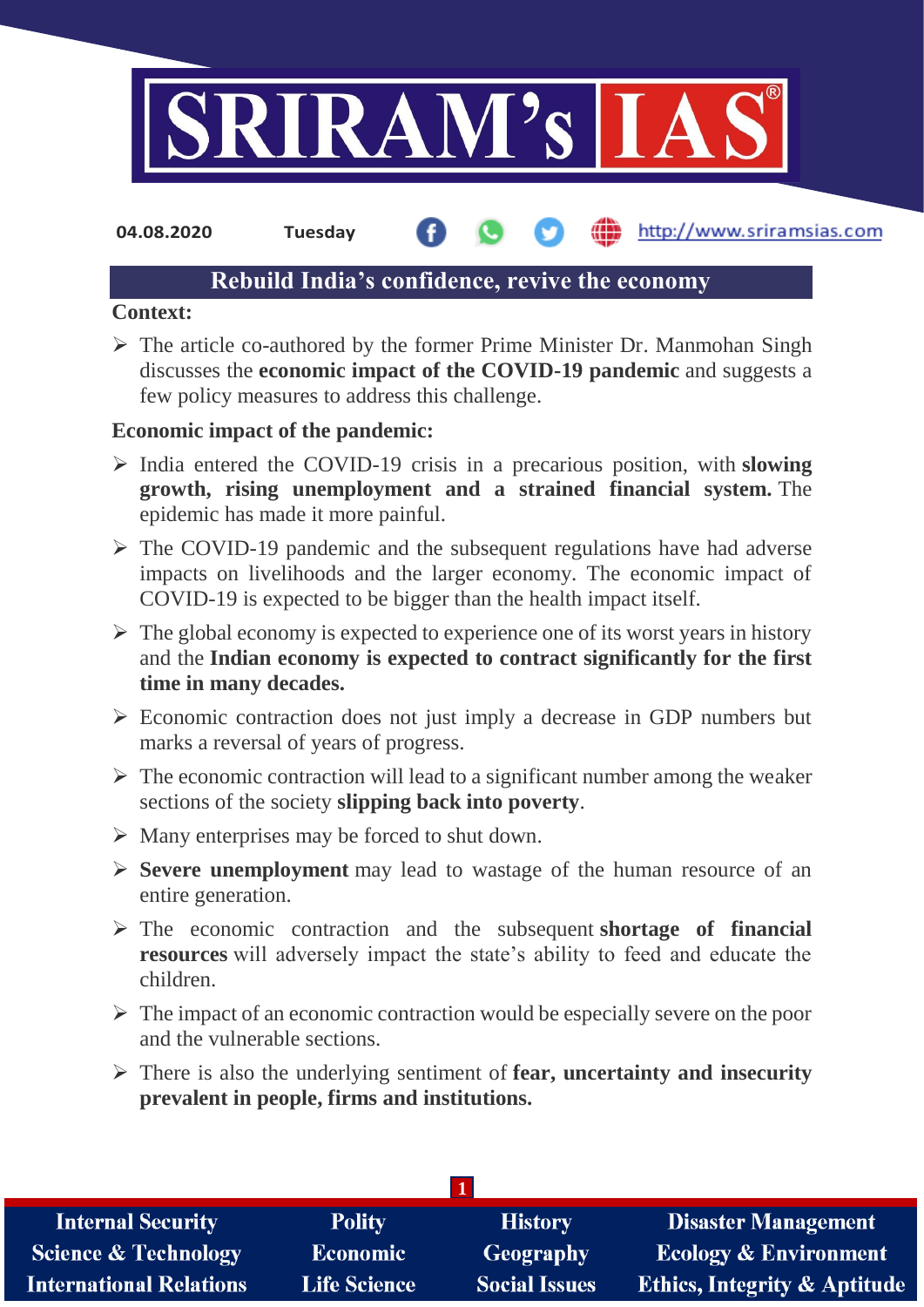

**04.08.2020 Tuesday**

### http://www.sriramsias.com

## **Way forward:**

- $\triangleright$  The article argues that the slowdown in economic activity is a function of both external factors such as the lockdown and behavioural changes of people and enterprises, driven by fear, and calls for definitive and urgent steps to revive the economy back to good health.
- $\triangleright$  The article argues that the key to reviving India's economy would be to inject confidence back in the entire ecosystem involving the people (consumers), entrepreneurs and the bankers.
- The path to sustained recovery is to **improve confidence and sentiments in society, using economic tools of fiscal and monetary policies.**
- **Cash support:** The record number of people demanding work under the Mahatma Gandhi National Rural Employment Guarantee Act (MGNREGA) programme at minimum wages despite the robust agricultural activity seems to be indicative of the extreme duress among India's poor.
- $\triangleright$  The article argues that despite the additional budgetary allocation for the MGNREGA programme it may not be enough and argues the case for **direct cash assistance for the poor.**
- $\triangleright$  India is perhaps the only large democracy that has not provided direct cash assistance of a significant amount during the COVID-19 crisis.
- Money in the hands of people can provide an immediate sense of security and confidence for the poor.
- $\triangleright$  The article argues that the apprehension that providing large cash assistance may deter people from returning to the workforce when needed and starve industry of labour is unfounded. The experience in other economies like the U.S. points otherwise as, despite extensive government aid to the unemployed, people were still looking for work.
- **Addressing financial system challenges:** The article calls for **restoring confidence in the financial system**.
- $\triangleright$  COVID-19 assistance measures undertaken by the Reserve Bank of India (RBI) and the government such as **interest rate reductions, credit guarantee and liquidity enhancement schemes,** though are welcome steps, may prove to be ineffective since banks are not confident of lending.

| <b>Internal Security</b>        | <b>Polity</b>       | <b>History</b>       | <b>Disaster Management</b>              |  |  |  |
|---------------------------------|---------------------|----------------------|-----------------------------------------|--|--|--|
| <b>Science &amp; Technology</b> | <b>Economic</b>     | Geography            | <b>Ecology &amp; Environment</b>        |  |  |  |
| <b>International Relations</b>  | <b>Life Science</b> | <b>Social Issues</b> | <b>Ethics, Integrity &amp; Aptitude</b> |  |  |  |

**2**